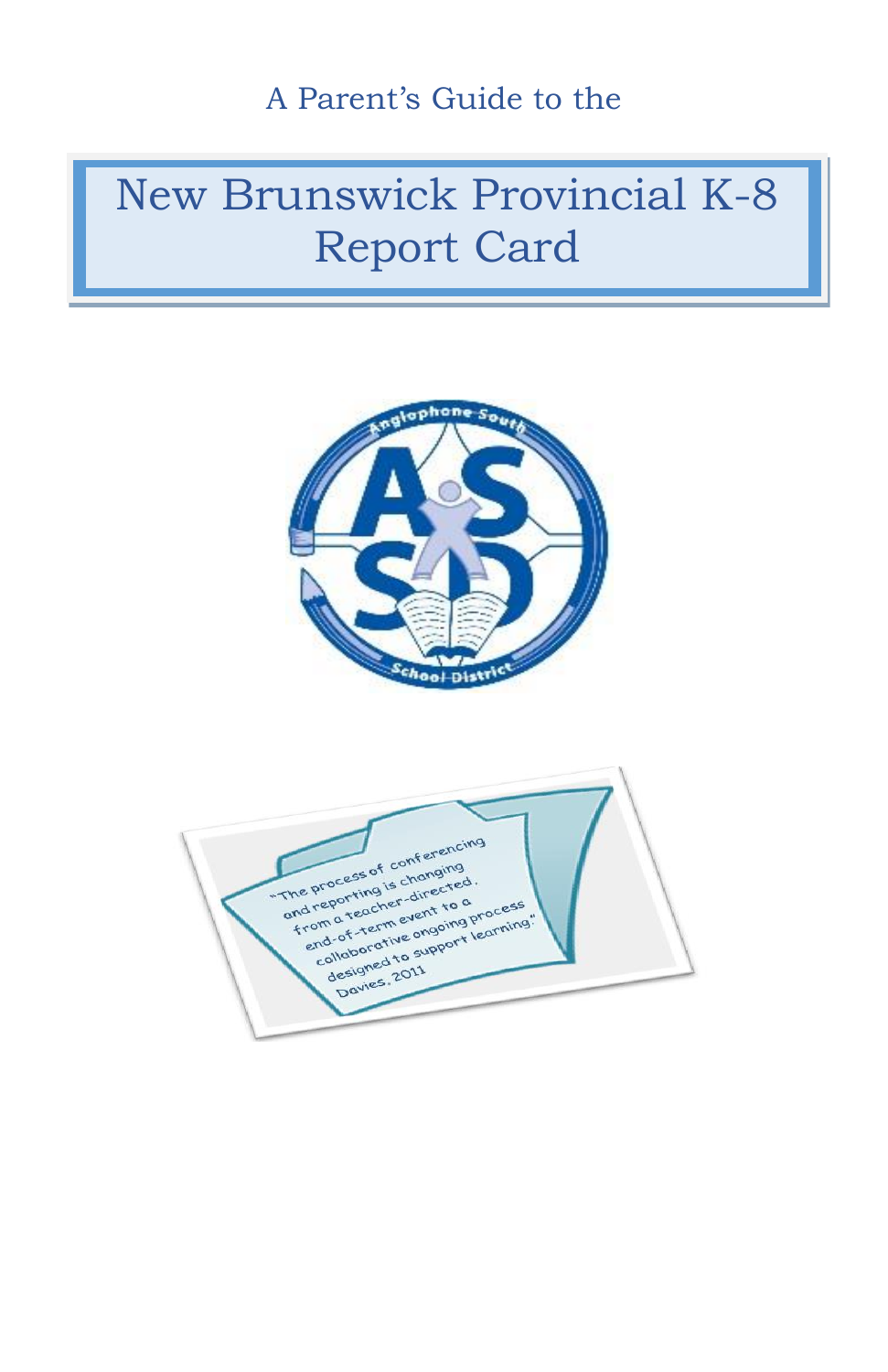In ASD-S, teachers provide formal feedback about student learning three times per year (November, March, and June). For the 2017-18 school year, ASD-S is transitioning to the new provincial K- 8 report card and using Standards Based Grading. This follows what the other school districts have implemented over the past four years.

For the report cards, teachers will identify the level of achievement on a 4 point scale that best describes your child's current progress.

## **Achievement Scale**

|                       | <b>Student learning and work show:</b><br>Strong and/or Excellent Achievement                                                                                                                                                                                   |
|-----------------------|-----------------------------------------------------------------------------------------------------------------------------------------------------------------------------------------------------------------------------------------------------------------|
| $4+$                  | 4+ Indicates, in addition to excelling, the student demonstrates<br>learning that surpasses grade-level expectations.                                                                                                                                           |
| 4<br><b>Excelling</b> | The student has a thorough understanding of outcomes<br>addressed to date and consistently applies learning to new<br>situations. Work surpasses the descriptors in the "Meeting"<br>category but is within the expectations specified for the<br>grade/course. |
|                       | <b>Student learning and work show:</b><br>Appropriate and/or Proficient Achievement                                                                                                                                                                             |
| $3+$                  | 3+ Indicates the student demonstrates consistent proficiency<br>with meeting learning expectations. The student independently<br>applies learning to familiar situations and demonstrates aspects<br>of excelling in some learning expectations.                |
| З<br><b>Meeting</b>   | The student has a solid understanding of the outcomes<br>addressed to date and often applies learning to familiar<br>situations. Students maintaining this level will be prepared for<br>work in the next grade/course.                                         |
| <b>Approaching</b>    | <b>Student learning and work show:</b><br>A Combination of Appropriate and Below Appropriate<br>Achievement<br>The student has some understanding of the outcomes addressed<br>to date and with support, applies learning to familiar situations.               |
|                       | Work on identified learning gaps is needed to ensure future<br>success of the student.                                                                                                                                                                          |
| 1                     | <b>Student learning and work show:</b><br><b>Below Appropriate Achievement</b>                                                                                                                                                                                  |
| Working<br>below      | The student has a limited understanding of the outcomes<br>addressed to date and rarely applies learning. Significant<br>improvement in specific areas is needed for the student to be<br>successful in the next grade/course.                                  |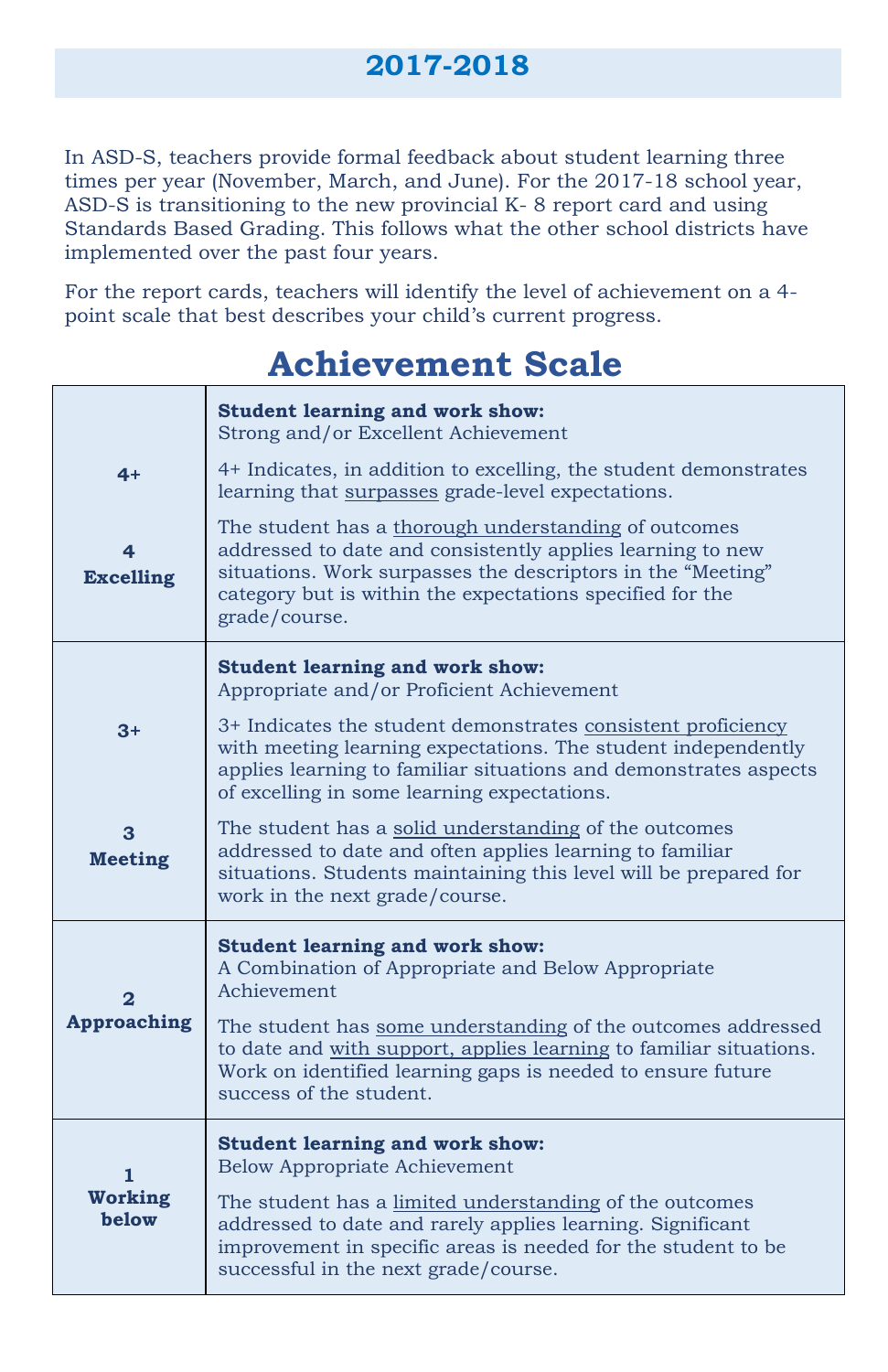### **Learning Habits in Grades K – 8**

Students, parents, and schools work together to develop learning habits important to success in school and in life. On the report card, learning habits are evaluated separately from learning achievement emphasizing the critical role they play in developing the competencies required in the 21st century learning and work environments.

| Independence          | sets goals and reflects on these goals<br>asks for assistance when needed<br>does not give up easily on challenging tasks<br>$\bullet$                |
|-----------------------|-------------------------------------------------------------------------------------------------------------------------------------------------------|
| <b>Initiative</b>     | has the desire to learn<br>works hard and makes an effort<br>takes risks                                                                              |
| <b>Interactions</b>   | resolves conflict appropriately<br>works well with others<br>is respectful                                                                            |
| Organization          | creates and follows a plan<br>manages time well to complete tasks<br>manages personal belongings and learning materials                               |
| <b>Responsibility</b> | takes care of belongings and school property<br>$\bullet$<br>completes work on time<br>accepts responsibility for actions and manages own<br>behavior |

#### **Report Scale for Learning Habits**

- **C**: Consistently almost all or all of the time
- **U**: Usually more than half of the time
- **S**: Sometimes less than half of the time
- **R**: Rarely almost never or never